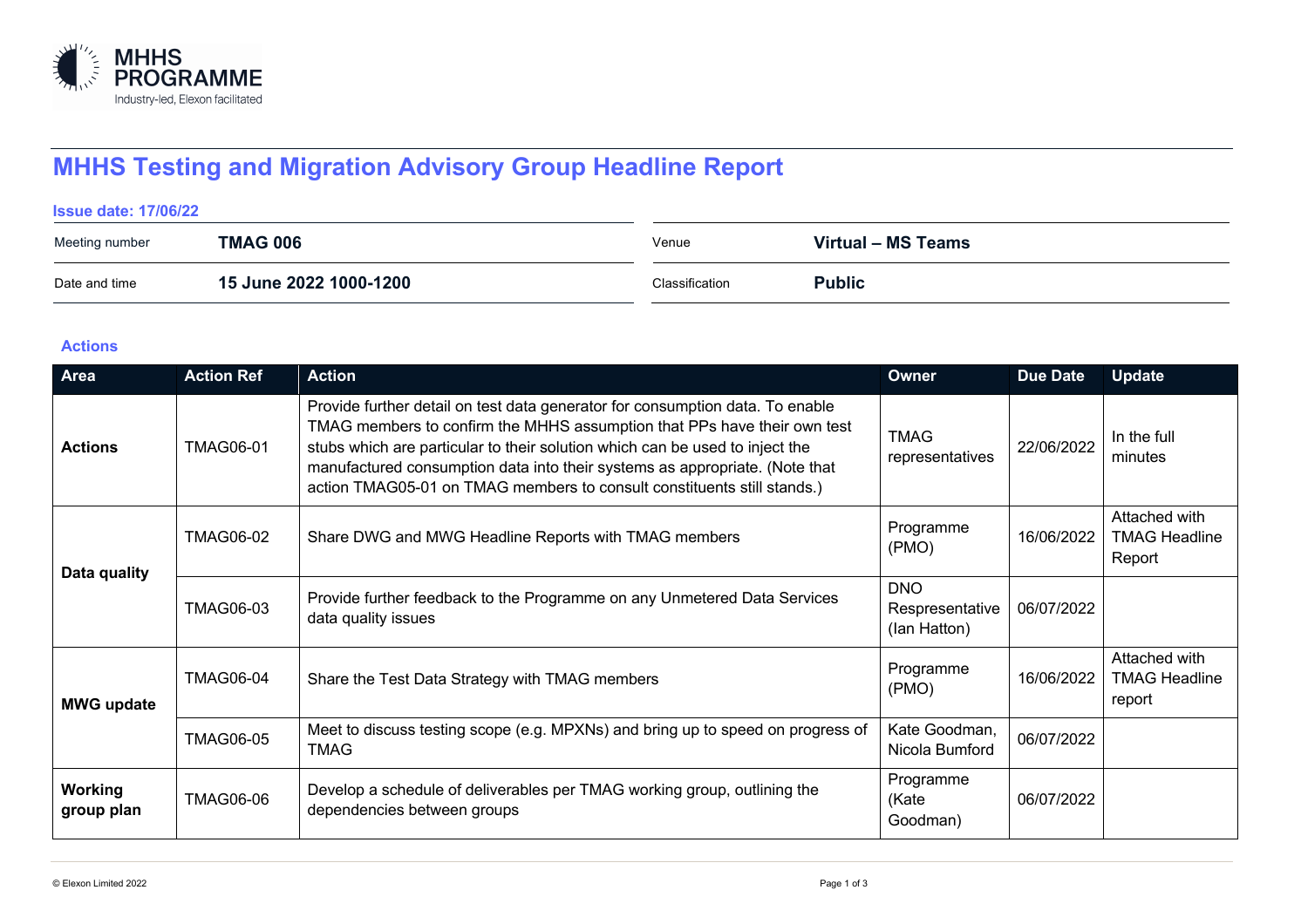|  | <b>TMAG06-07</b> | Share MHHS governance and working group structure | Programme<br>(PMO) | 16/06/2022 | Attached with<br><b>TMAG Headline</b><br>report |
|--|------------------|---------------------------------------------------|--------------------|------------|-------------------------------------------------|
|--|------------------|---------------------------------------------------|--------------------|------------|-------------------------------------------------|

#### **RAID Items**

| RAID area   | <b>Description</b> |
|-------------|--------------------|
| None raised |                    |

## **Key Discussion Items**

| Area                                           | <b>Discussion</b>                                                                                                                                                                                                                                                                                                                                                                                                                            |
|------------------------------------------------|----------------------------------------------------------------------------------------------------------------------------------------------------------------------------------------------------------------------------------------------------------------------------------------------------------------------------------------------------------------------------------------------------------------------------------------------|
| Test stubs for injecting<br>consumption data   | The Programme invited feedback on action TMAG05-01, to validate the Programme's assumption that Programme Participants have<br>a way of injecting generated consumption data into their systems. TMAG members raised some queries and the Test Architect<br>described the principles in more detail. The MHHSP will provide the data but not the means to inject the data into Programme<br>Participants' systems.                           |
|                                                | A full description will be given in the full meeting Minutes. Members were asked to verify that Programme Participants generally have<br>the ability to inject such data into their systems and provide feedback to the Programme PMO ahead of the next TMAG meeting.<br>(action TMAG05-01).                                                                                                                                                 |
|                                                | The Programme provided an overview of activity at the Data Working Group (DWG) and highlighted a number of questions from DWG<br>for TMAG members input relating to data quality. The Programme asked for feedback on any known data quality issues. TMAG<br>members noted issues with:                                                                                                                                                      |
|                                                | No link between Meter Serial Numbers (MSNs) and smart meter IDs (GUIDs). MSN to MPAN link is generally sound                                                                                                                                                                                                                                                                                                                                 |
| Data quality                                   | Proposed dates for data cleansing being too soon in the Programme and that Programme Participants would be conducting<br>testing on data that had not been cleansed (given BSC CP1558, REC CP R00332 and related cleansing activities)                                                                                                                                                                                                       |
|                                                | Testing scope related to MPxNs. The Programme confirmed the scope of MHHS was electricity only                                                                                                                                                                                                                                                                                                                                               |
|                                                | The Programme requested further support on issues related to Unmetered Data Services (action TMAG06-03).                                                                                                                                                                                                                                                                                                                                     |
| <b>Migration Working Group</b><br>(MWG) update | The Programme provided an overview of discussion at last week's Migration Working Group (MWG). This included describing updates<br>to the principles and outcomes that will be used to inform the Programme's migration strategy. The principles and outcomes are being<br>used to score the migration approach, with an extraordinary MWG scheduled to discuss the analysis. This will inform assumptions<br>made in the Programme re-plan. |
|                                                | Ofgem queried the outcome 'minimisation of consumer detriment during migration' which was a significant consumer issue for Ofgem.<br>The Programme confirmed this is high priority and that there was the intention to weight the outcomes by importance.                                                                                                                                                                                    |